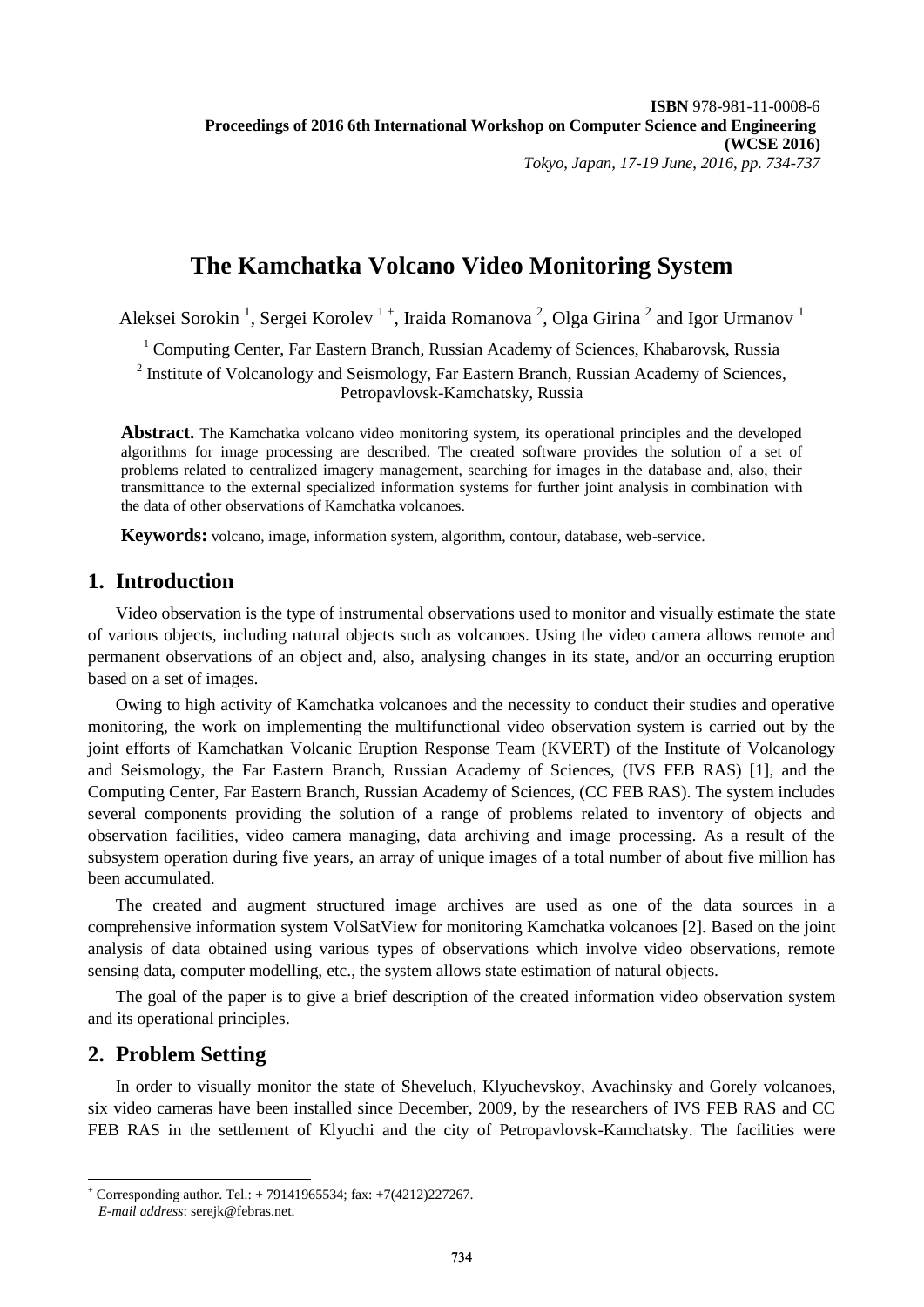plugged in to the telecommunication channels of the Regional computer network of FEB RAS [3], and the main archive was allocated in the Data Center of FEB RAS (Khabarovsk) (Fig. 1).



Fig. 1: Video observation network of FEB RAS.

The study and monitoring of volcanic activity in Kamchatka using video cameras has specific features that affect the implementation of video observation system operation. They are as follows:

- a remote distance of the majority of natural objects from the settlement and the absence of groundbased and high speed communication channels prevent real-time video data remote operation;
- $\bullet$  the functional capabilities of the used facilities have constraints;
- a large number of the obtained images are not informative due to features of the used facilities, the install locations and weather conditions.

Taking into consideration the aforementioned constraints, the following key system requirements have been determined.

- 1. The time interval between periodic image fetching from video camera should be defined based on the volcano activity. Since the volcano monitoring is linked to the problems concerned with aviation safety in the region, the Aviation color code assigned to the volcano by KVERT is assumed to be used as the formalized indicator of the volcano state.
- 2. After the image has been captured by video camera and further archived, the population of appropriate image metadata (the observation object, fetch time, etc.) is necessary.
- 3. The filtering algorithms should be implemented for volcano imaging, which allow a preliminary qualitative estimation of the image obtained.

## **3. Volcano video monitoring system**

#### **3.1. System architecture**

The problems set have been solved by creating an appropriate software and its plugging-in, as a specialized block, to the "Signal" platform [4], used to provide the operation of the instrumental observation network of FEB RAS [5-6] and to manage its resources (Fig. 2).



Fig. 2: General "Signal" architecture with volcano video module integrated.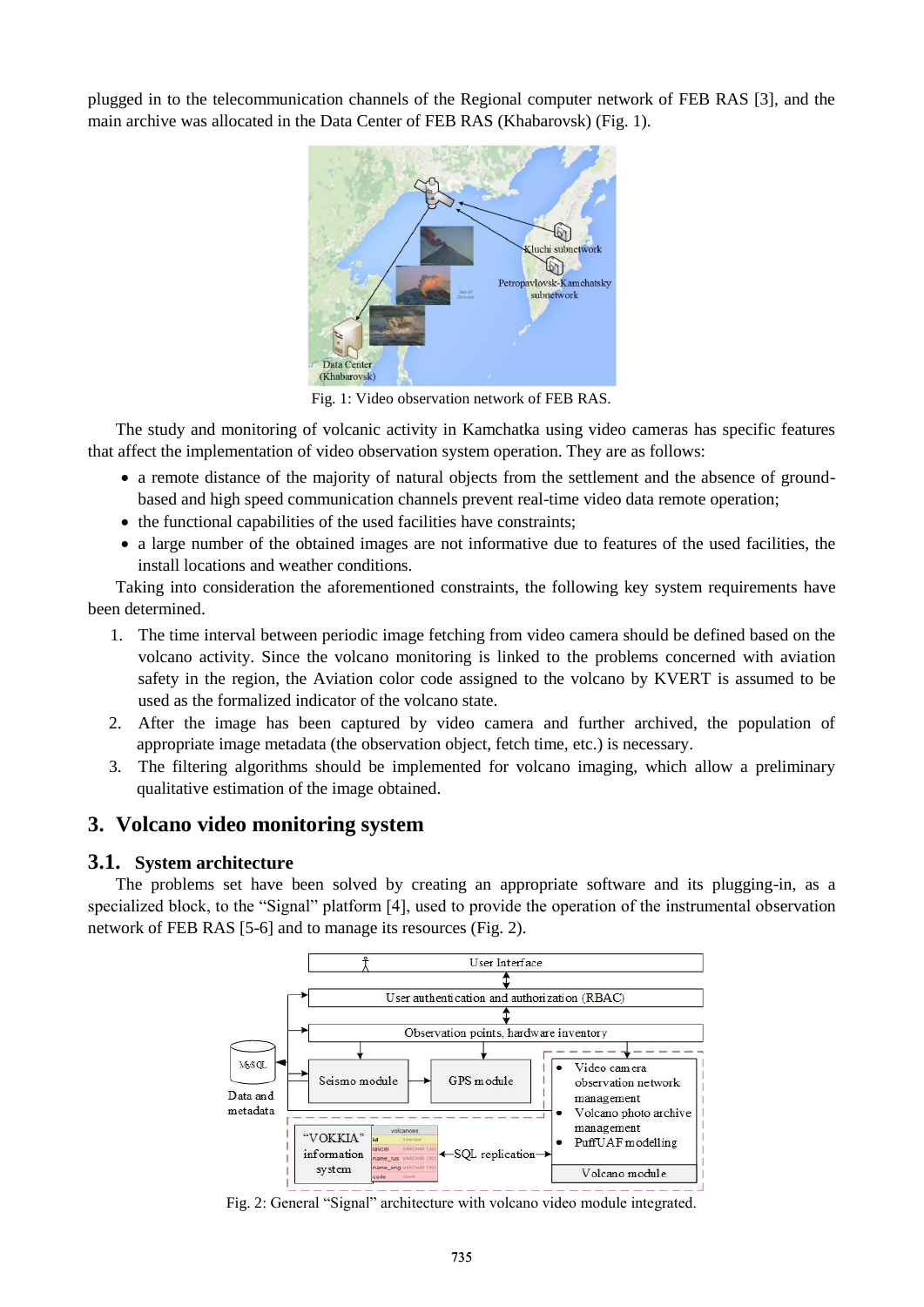The proposed implementation of the system has allowed us to comprehensively solve the issues linked to the organization of the video observation network operation, including:

- issuing passports for the investigated objects and observation facilities;
- providing centralized data storage for all types of observations and works;
- multi-user work mode, which controls user rights for the access to data archives, launching the services for data processing, execution of operations for object registration, etc.;
- remote searching for and receiving images from the system archive via the Web-service.

In addition, the data interaction between Volcanoes of the Kurile-Kamchatka Island Arc (VOKKIA) information system [7] and AIS "Signal" made it possible to link the aviation color code for the volcano to the time interval between periodic image fetching from video camera, and, also, to update metadata on the investigated natural objects based on the reference data and Volcano Observatory Notice for Aviation (VONA) that contain up-to-date information on Kamchatka eruptions.

All system operations and the access to the accumulated data archives are executed via the user interface, which is implemented as the web-browser application (Fig. 3).



Fig. 3: "Signal" video archive browsing page.

The software components of the interface are created within the framework of the "Model-View-Controller" (MVC) concept [8]. This approach allows the functional extension at each of the system levels, provides the interaction with different data sources, storage systems, and, also, enables the creation of specialized modules for data processing. The Yii framework is used for MVC software implementation.

#### **3.2. The image processing**

The created software allows us to automatically obtain images using video cameras installed in close proximity to Kamchatka volcanoes. However, the possibility of using cameras causes a set of problems associated with insufficient quality and informativity of the captured images that are affected by different factors. In order to unequivocally identify and filter the images that are neither qualitative nor informative, we are developing the algorithms and methods for evaluation of volcano images and their implementation on the software basis.

To date, testing of the program for image evaluation is performed, based on the comparison of the volcano contours, given as the parametric models [9]. This method provides image filtering on the basis of the contour visibility of the observation object. The experiments show that the determined visibility estimations are adequate in the majority of cases.

## **4. Conclusion**

The created video observation system for Kamchatka volcanoes allows the solution of the necessary set of problems that are related to the centralized imagery management, searching for the images in the database, and, also, their transmittance to the external specialized information systems for further joint analysis in combination with the data obtained using other types of observations for Kamchatka volcanoes.